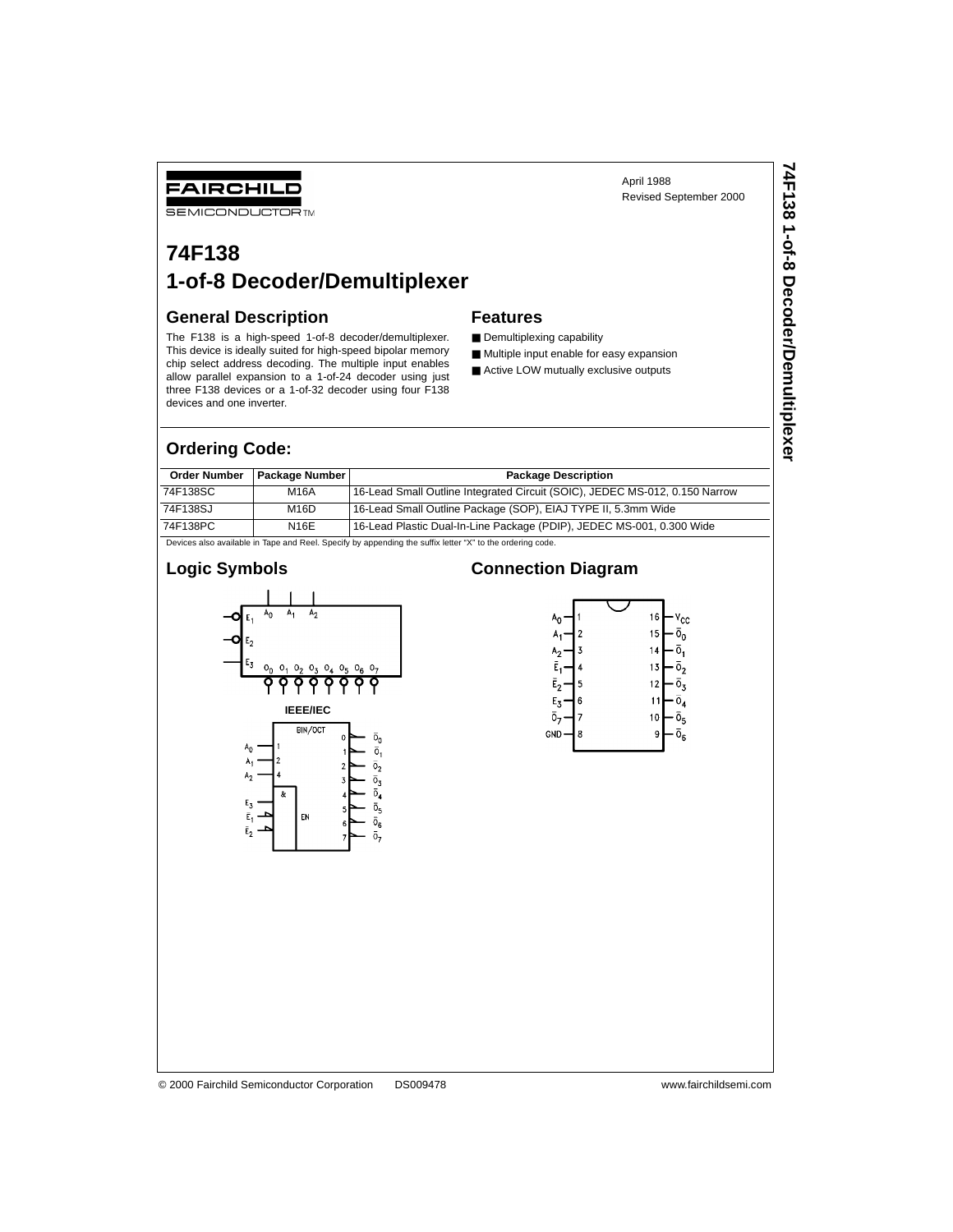# **74F138**

#### **Unit Loading/Fan Out**

|                                     |                            | U.L.            | Input $I_{\rm IH}/I_{\rm H}$            |  |  |
|-------------------------------------|----------------------------|-----------------|-----------------------------------------|--|--|
| <b>Pin Names</b>                    | <b>Description</b>         | <b>HIGH/LOW</b> | Output I <sub>OH</sub> /I <sub>OI</sub> |  |  |
| $A_0 - A_2$                         | Address Inputs             | 1.0/1.0         | 20 µA/-0.6 mA                           |  |  |
| $\overline{E}_1$ , $\overline{E}_2$ | Enable Inputs (Active LOW) | 1.0/1.0         | 20 µA/-0.6 mA                           |  |  |
| $E_3$                               | Enable Input (Active HIGH) | 1.0/1.0         | 20 µA/-0.6 mA                           |  |  |
| $\overline{O}_0 - \overline{O}_7$   | Outputs (Active LOW)       | 50/33.3         | $-1$ mA/20 mA                           |  |  |

#### **Truth Table**

|       | <b>Inputs</b>  |       |       |                |                |                |                | Outputs        |                |       |                |       |                |
|-------|----------------|-------|-------|----------------|----------------|----------------|----------------|----------------|----------------|-------|----------------|-------|----------------|
| $E_1$ | E <sub>2</sub> | $E_3$ | $A_0$ | A <sub>1</sub> | A <sub>2</sub> | O <sub>0</sub> | O <sub>1</sub> | O <sub>2</sub> | O <sub>3</sub> | $O_4$ | O <sub>5</sub> | $O_6$ | O <sub>7</sub> |
| Н     | X              | X     | X     | X              | X              | H              | Н              | H              | н              | н     | н              | н     | н              |
| X     | Н              | X     | X     | X              | X              | Н              | н              | H              | H              | Н     | Н              | Н     | н              |
| X     | X              |       | X     | X              | X              | Н              | н              | H              | H              | н     | Н              | Н     | н              |
|       |                | H     |       |                |                |                | Н              | Н              | н              | н     | н              | Н     | н              |
|       |                | н     | н     |                |                | H              |                | H              | н              | н     | Н              | н     | н              |
|       |                | н     |       | н              |                | Н              | Н              |                | H              | н     | Н              | н     | н              |
|       |                | н     | н     | н              |                | Н              | н              | Н              |                | н     | Н              | н     | н              |
|       |                | Н     |       |                | н              | Н              | н              | H              | H              |       | Н              | Н     | н              |
|       |                | Н     | н     |                | н              | H              | Н              | Н              | н              | н     |                | н     | н              |
|       |                | Н     |       | н              | н              | H              | Н              | H              | H              | н     | н              |       | н              |
|       |                | Н     | н     | н              | н              | Н              | Н              | Н              | H              | н     | Н              | Н     |                |

H = HIGH Voltage Level<br>L = LOW Voltage Level

 $X =$ Immaterial

#### **Functional Description**

The F138 high-speed 1-of-8 decoder/demultiplexer accepts three binary weighted inputs  $(A_0, A_1, A_2)$  and, when enabled, provides eight mutually exclusive active LOW outputs  $(O_0-O_7)$ . The F138 features three Enable inputs, two active LOW ( $E_1$ ,  $E_2$ ) and one active HIGH ( $E_3$ ). All outputs will be HIGH unless  $\mathsf{E}_1$  and  $\mathsf{E}_2$  are LOW and  $\mathsf{E}_3$ is HIGH. This multiple enable function allows easy parallel expansion of the device to a 1-of-32 (5 lines to 32 lines) decoder with just four F138 devices and one inverter (See Figure 1). The F138 can be used as an 8-output demultiplexer by using one of the active LOW Enable inputs as the data input and the other Enable inputs as strobes. The Enable inputs which are not used must be permanently tied to their appropriate active HIGH or active LOW state.



www.fairchildsemi.com 2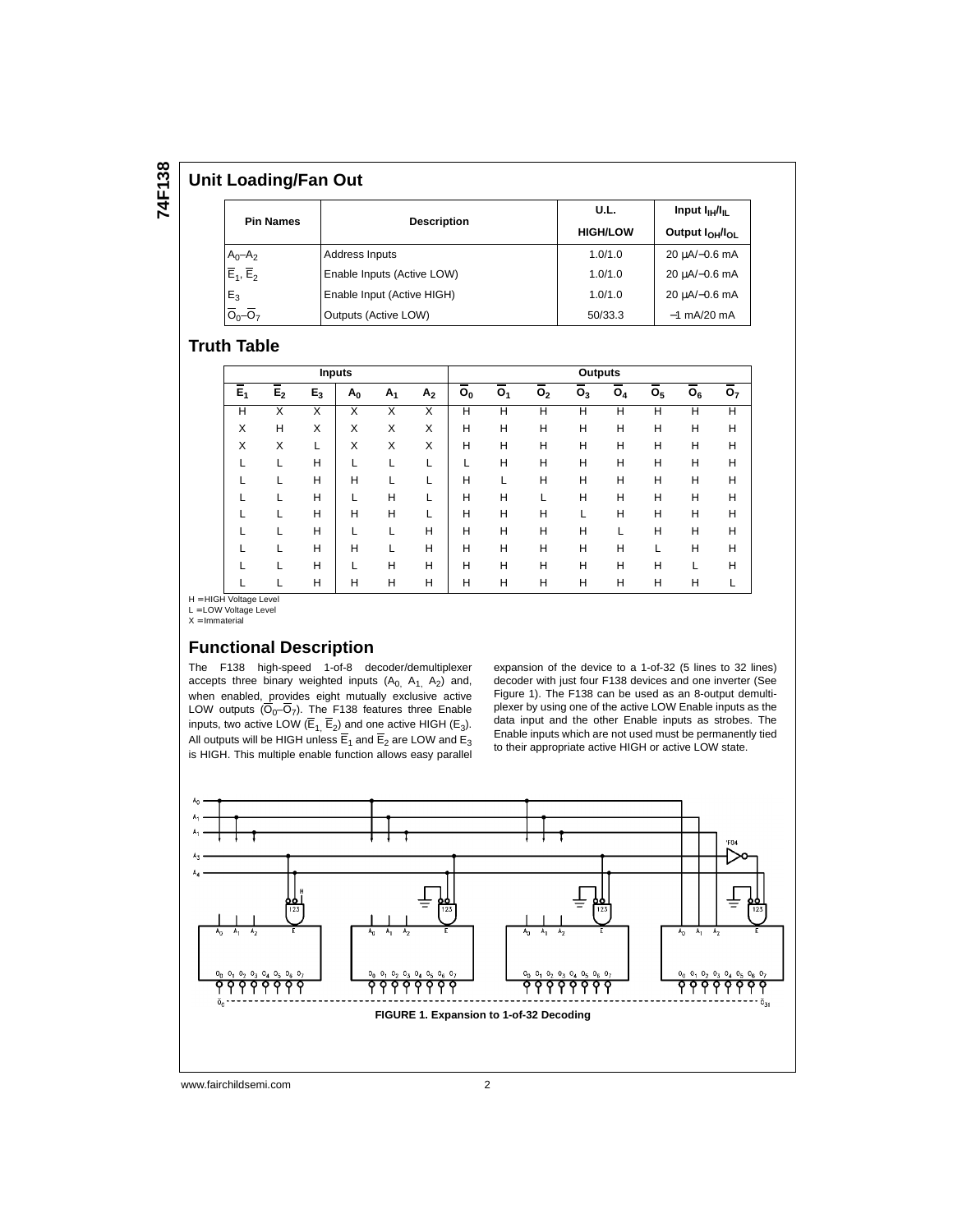

3 www.fairchildsemi.com